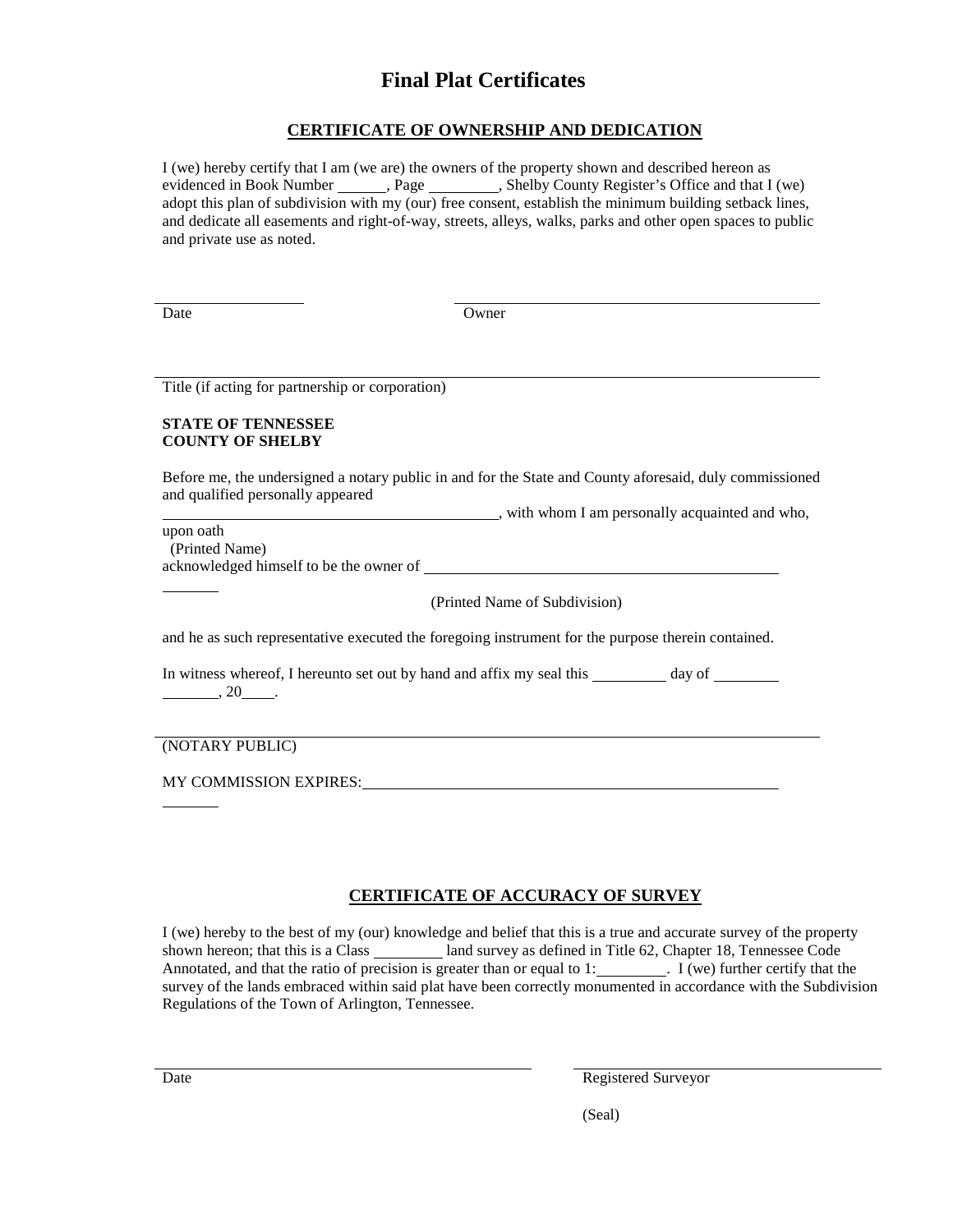### **CERTIFICATE OF APPROVAL OF STREETS AND UTILITIES**

I hereby certify: (1) that the streets, utilities and drainage treatments outlined or indicated on the Final Plat entitled (Name of Subdivision) has (have) been installed in accordance with local and/or state government requirements; or (2) that a surety bond has been posted with the Town of Arlington to assure completion of the following improvements in case of default.

Date Town Engineer

### **CERTIFICATE OF APPROVAL OF SUITABILITY OF SOILS FOR SEPTIC TANKS**

I, hereby certify that the soils on and below the surface of the land shown on this plat are suitable for the use of septic tanks. This certification is not to be construed as a septic tank installation permit. Septic tank installation shall require a site plan and a permit approved by the Memphis and Shelby County Health Department. After the suitability of any area to be used for subsurface sewerage disposal has been approved, no change shall be made to this area unless the Memphis and Shelby County Health Department is notified and a reevaluation of the area's suitability is made prior to the initiation of construction.

Date Shelby County Health Department

## **PLANNING COMMISSION CERTIFICATE FOR APPROVAL FOR RECORDING**

I hereby certify that the subdivision plat shown hereon has been found to comply with the Ordinances and Regulations of the Town of Arlington, Tennessee, except for variances, if any, as noted in the minutes of the Planning Commission and that it has been approved for recording with the Shelby County Register.

Date Secretary, Planning Commission